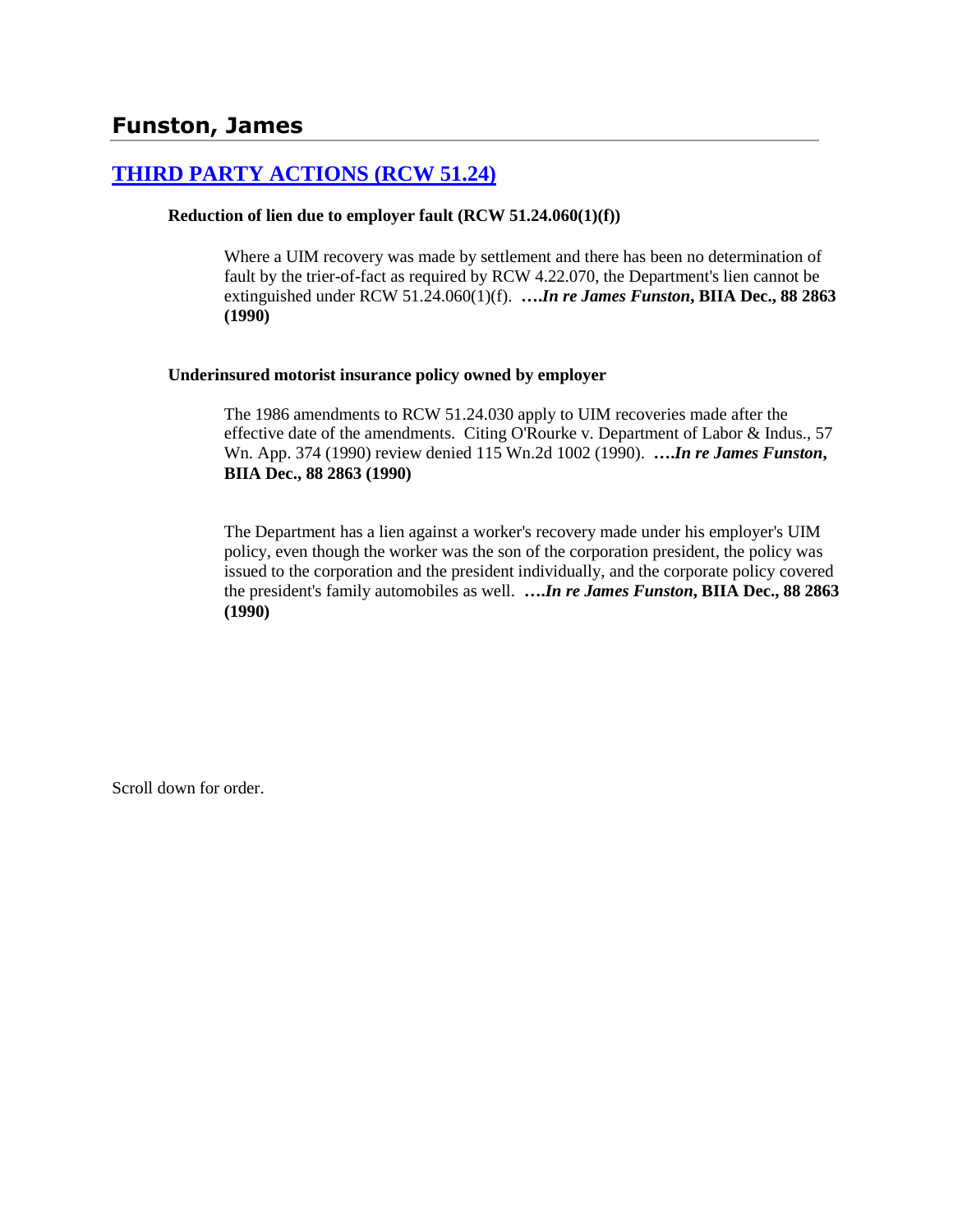### **BEFORE THE BOARD OF INDUSTRIAL INSURANCE APPEALS STATE OF WASHINGTON**

**)**

**IN RE: JAMES C. FUNSTON ) DOCKET NO. 88 2863**

**CLAIM NO. J-565481 ) DECISION AND ORDER**

APPEARANCES:

Claimant, James C. "Kimo" Funston, by Paul J. Burns, P.S., per Paul J. Burns

Employer, Funston Tire Service, Inc., by None

Department of Labor and Industries, by Office of the Attorney General, per Jacquelyn Findley, Stephanie Farrell and Donald Verfurth, Assistants, and Toni Lorien, Paralegal

This is an appeal filed by the claimant, James C. Funston, on July 15, 1988 from an order of the Department of Labor and Industries dated June 30, 1988 which declared a statutory lien against claimant's third party recovery in the amount of \$13,578.82, demanded reimbursement to the Department in the amount of \$8,415.13 and ordered no benefits or compensation be paid on behalf of the claimant until such time as the excess recovery totaling \$8,500.29 has been expended by the claimant for costs incurred as a result of the conditions covered under this claim. **AFFIRMED**.

# **PRELIMINARY MATTERS**

Pursuant to RCW 51.52.104 and RCW 51.52.106, this matter is before the Board for review and decision on a timely Petition for Review filed by the Department to a Proposed Decision and Order issued on January 10, 1990 in which the order of the Department dated June 30, 1988 was reversed and the matter remanded to the Department of Labor and Industries with direction to issue an order setting aside and holding for naught the provisions of the order dated June 30, 1988.

This appeal involves the question of whether the Department has a lien on the worker's recovery under the underinsured motorist (UIM) provisions of an insurance policy.

Initially, claimant's Notice of Appeal raised a single issue. He contended that, because a co-employee was partially at fault for his injuries, the Department's third party lien was extinguished under the provisions of RCW 51.24.060(1)(f). Based on that allegation, the Department filed a Motion to Dismiss on March 17, 1989 pursuant to CR 12(b)(6). However, by the time of the March 29, 1989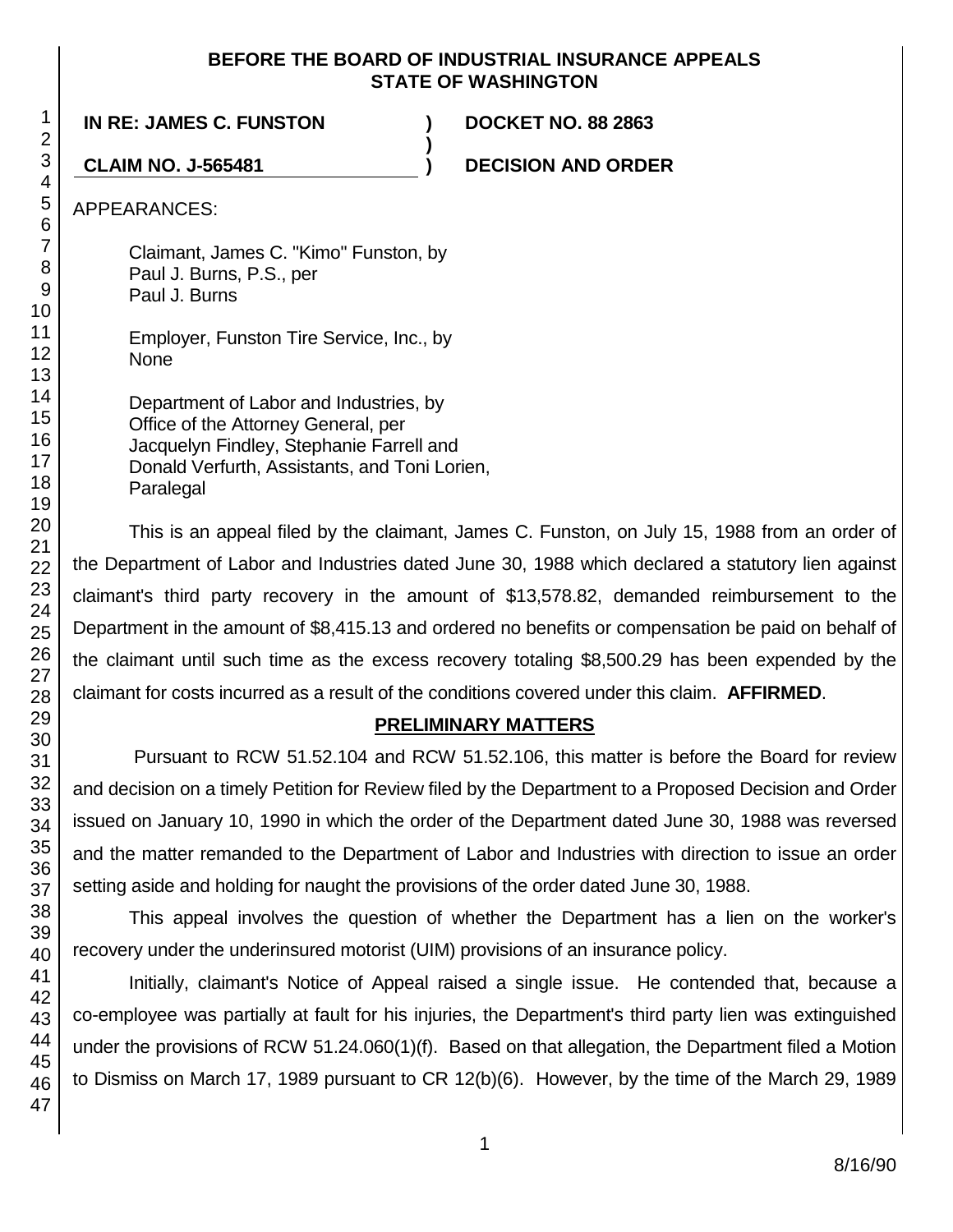conference, the claimant had expanded the issues to include the question of whether the lien applied under the provisions of RCW 51.24.030(4) with respect to recovery under an employer's UIM policy. On May 8, 1989, the claimant filed a Motion for Summary Judgment, arguing that no lien applied because his UIM recovery was not by virtue of his employment relationship with his father, but rather was the consequence of the father/son relationship.

After the claimant filed his Motion for Summary Judgment, the Industrial Appeals Judge determined that the Department's original Motion to Dismiss should also be treated as a Motion for Summary Judgment. She was correct in that determination, since CR 12(b)(6) states:

> If, on a motion asserting the defense numbered (6) to dismiss for failure of the pleading to state a claim upon which relief can be granted, matters outside the pleading are presented to and not excluded by the court, the motion shall be treated as one for summary judgment and disposed of as provided in Rule 56, and all parties shall be given reasonable opportunity to present all material made pertinent to such a motion by Rule 56.

Thus, we currently have before us the claimant's and Department's opposing Motions for Summary Judgment pursuant to CR 56. In reaching our decision we have relied upon the following:

- 1. Claimant's Notice of Appeal.
- 2. The Department's Motion to Dismiss.
- 3. The Department's Memorandum of Authorities in Support of Motion to Dismiss, including attachments.
- 4. Claimant's Memorandum in Opposition to Department's Motion to Dismiss, including attachments.
- 5. Claimant's Motion for Summary Judgment.
- 6. Affidavit of Paul J. Burns, with attachments.
- 7. Affidavit of Cherita Koetje, with attachment.
- 8. Affidavit of James P. Funston.
- 9. Claimant's Memorandum of Authorities in Support of Motion for Summary Judgment.
- 10. Department's Response to Claimant's Motion for Summary Judgment Regarding Department's Lien.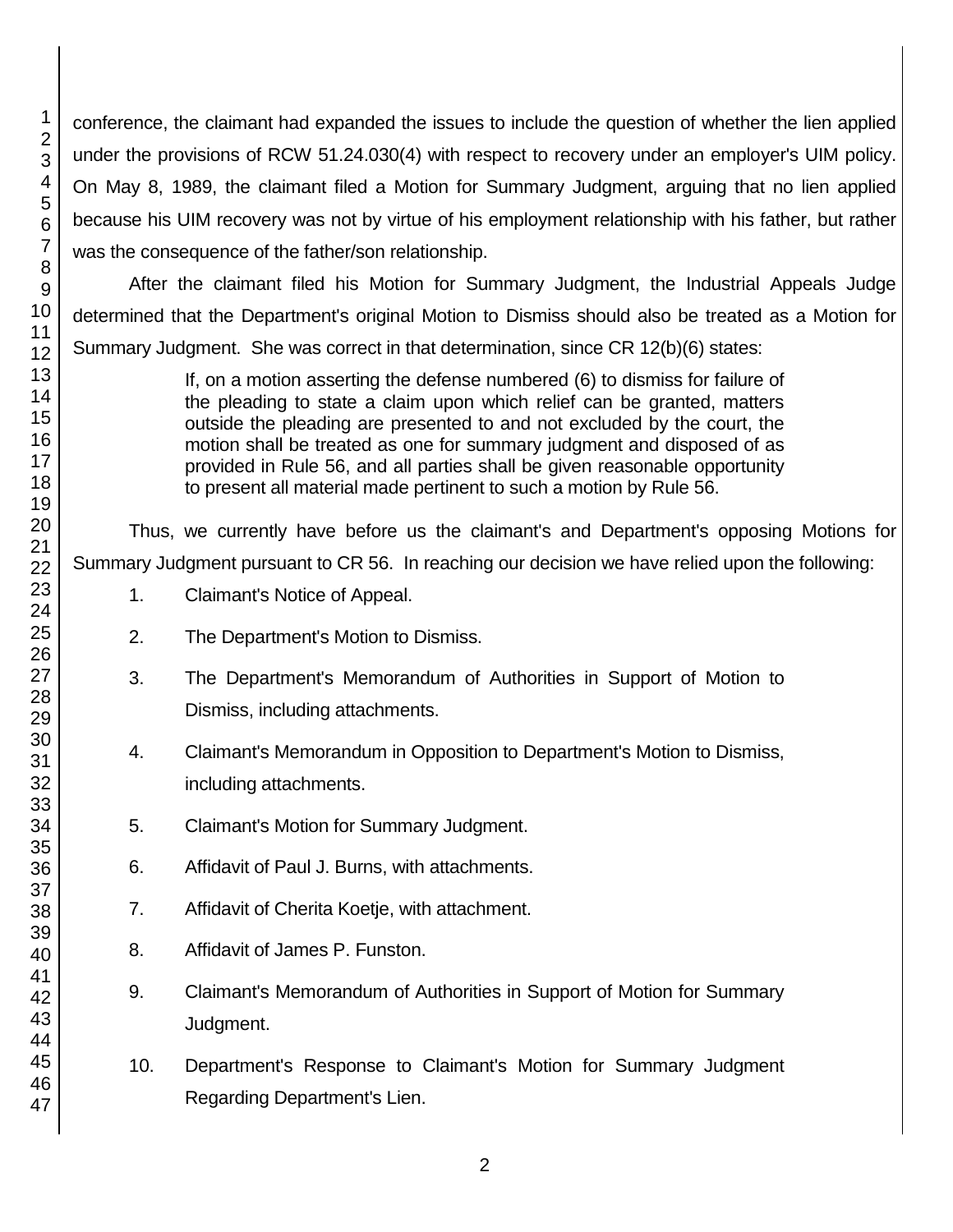- 11. Department's Response to Claimant's Memorandum of Authorities in Support of Motion for Summary Judgment.
- 12. Stipulated Facts dated October 10, 1989, including exhibits.
- 13. Exhibit No. 1 and transcripts of all proceedings.
- 14. Department's Petition for Review.

At the outset we note that the statutory scheme which sets forth the Department's right to a lien against a recovery in a third party action was amended in 1986, with the addition of the following underlined language to RCW 51.24.030:

> (1) If a third person, not in a worker's same employ, is or may become liable to pay damages on account of a worker's injury for which benefits and compensation are provided under this title, the injured worker or beneficiary may elect to seek damages from the third person.

> (3) Damages recoverable by a worker or beneficiary pursuant to the underinsured motorist coverage of an insurance policy shall be subject to this chapter only if the owner of the policy is the employer of the injured worker. [In 1987, this paragraph became subparagraph 4.]

Laws of 1986, ch. 58, § 1, p. 189.

The 1984 amendment to the statute contained an applicability section, providing that:

This act applies to all causes of action against third persons in which judgment or settlement of the underlying action has not taken place before June 7, 1984.

RCW 51.24.902.

Neither the 1986 nor the 1987 amendments, contained an applicability section. Thus the question arises as to whether the 1986 amendment applies to this claim, where the industrial injury occurred on April 15, 1985 and the third party recovery occurred in June 1988.

Any uncertainty as to whether the 1986 amendment applies to a third party UIM recovery resulting from an industrial injury that occurred before the effective date of the amendment was laid to rest in the recent case of O'Rourke v. Dep't of Labor & Indus., 57 Wn.App. 374 review denied 115 Wn.2d 1002 (1990). In that case, Division I of the Court of Appeals held that the "relevant date for application of the statutory scheme before us [i.e., the 1986 version of RCW 51.24.030] is the date of recovery of the UIM settlement." O'Rourke, at 379. Under the reasoning in O'Rourke, it is clear that the Department may assert a lien here, so long as the UIM recovery occurred after June 11, 1986, the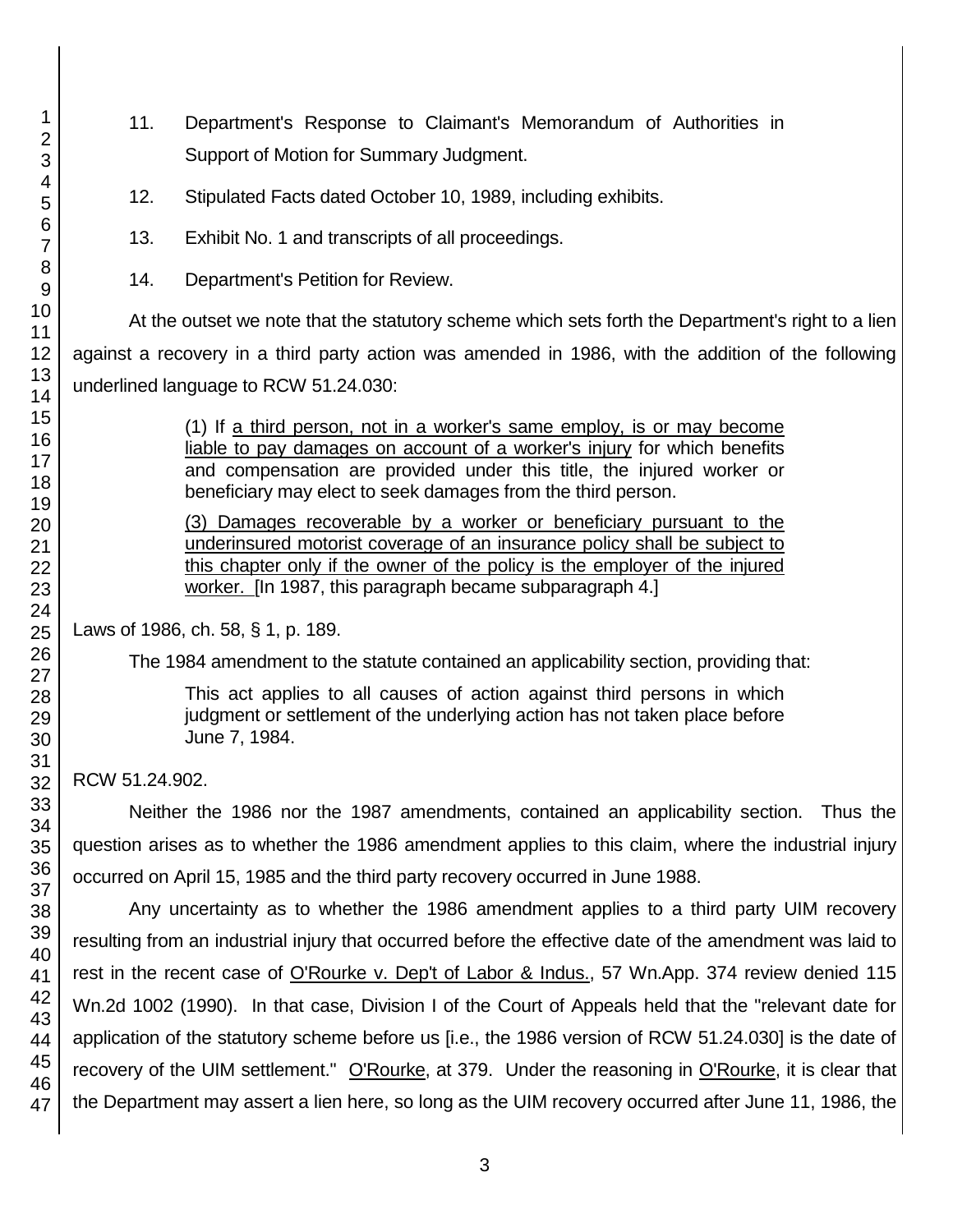effective date for the 1986 amendment. In June of 1988, Mr. Funston received \$47,500.00 from the Travelers Indemnity Company of America in settlement for claims arising out of the industrial injury. Thus, under O'Rourke, the 1986 amendment to RCW 51.24.030 applies.

The stipulated facts and pleadings establish that James P. Funston was the president of Funston Tire Inc. and his son, James C. Funston, was an employee. While at work on April 15, 1985 the younger Funston was injured when an uninsured automobile driven by another employee struck him while he was within the course of his employment. He filed a claim for industrial insurance benefits, which was allowed. He also made a claim under the underinsured motorist provisions of an insurance policy which was issued to Funston Tire Services Inc. and James P. Funston and Robert E. Holder individually.

James P. Funston, the claimant's father, had an endorsement attached to the corporate policy which would cover the Funston family automobiles. It was under this endorsement that the claimant was able to collect underinsured motorist benefits from Travelers Indemnity Company of America. This recovery was only forthcoming after Mr. Funston had successfully filed a declaratory judgment action against Travelers Indemnity, seeking an order holding Travelers liable for coverage to the plaintiff for the injuries suffered on April 15, 1985.

RCW 51.24.030 provides that the Department shall have a lien against the worker's UIM recovery "if the owner of the policy is the employer of the injured worker". Under the clear and unambiguous language of this statute, if we find that Funston Tire Service Inc. is the owner of the policy, then the Department has a right to assert its lien against the claimant's recovery under that policy.

The parties have agreed to all of the underlying facts and there is, therefore, no dispute regarding any material fact. What is in dispute, however, is the interpretation to be placed on the agreed facts. Our industrial appeals judge concluded that Funston Tire Service Inc. was not the owner of the policy, because Mr. Funston recovered under the UIM endorsement as a resident of his father's household related by blood, and not as an employee of Funston Tire. The Proposed Decision and Order stressed that no other employee of Funston Tire Service would have been entitled to recover under the Funston family automobile endorsement. We interpret the agreed facts somewhat differently. In our view, Funston Tire Service, Inc. was indeed the owner of the policy under which James C. Funston made his third party recovery.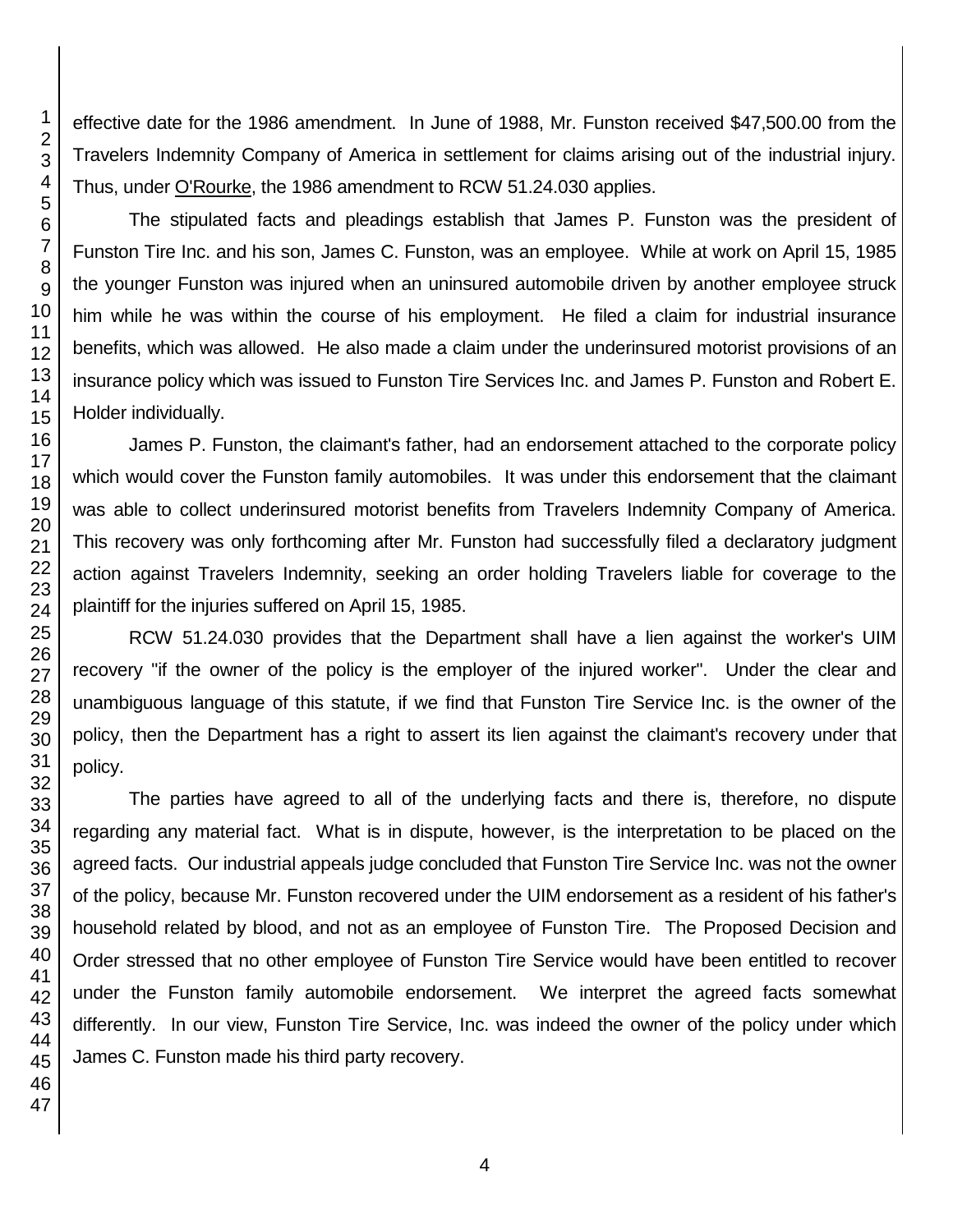The insurance policy was clearly issued to Funston Tire Service Inc. and to James P. Funston individually and Robert E. Holder individually. See Exhibit No. 1 to Stipulated Facts dated October 10, 1989. The "General Declarations" on that policy indicate that it is a "risk complex" policy, issued to "a tire sales & service station business". In that policy, Travelers agreed to provide insurance under the following sections of the policy: property, inland marine, general liability, automobile liability, automobile physical damage, crime, and garage liability. James C. Funston was able to recover pursuant to an endorsement covering the Funston family automobiles under this corporate policy. This endorsement became part of the policy. See RCW 48.18.190. The addition of a family auto endorsement to the corporate policy did not change the ownership of the policy. Although the senior Funston undoubtedly used his influence over the corporate affairs to obtain coverage of family automobiles under the corporate policy, this action in no way changed the true ownership of the policy. We therefore conclude that Funston Tire Service Inc. was the owner of the policy under which claimant made his recovery.

Although we do not agree with the industrial appeals judge's conclusion with respect to ownership of the insurance policy, the emphasis on the fact that claimant's recovery was premised on the father/son relationship, not the employer/employee relationship, is reasonable. By amending RCW 51.24.030 in 1986 the legislature may well have intended to restrict the lien to situations where the UIM recovery resulted from an employer/employee relationship. However, the language of RCW 51.24.030(3) (now(4)) is clear and unambiguous in stating that the Department shall have a lien "if the owner of the policy is the employer of the injured worker". (Emphasis added) In this case, the owner of the policy is Funston Tire Service Inc., which also happens to be the employer of James C. Funston. The Department, therefore, is entitled to a lien against Mr. Funston's third party UIM recovery.

Finally, the argument has been made that even if the Department has a lien under RCW 51.24.030(4), that lien is extinguished pursuant to RCW 51.24.060(1)(f) which provides:

> If the employer or a co-employee are determined under RCW 4.22.070 to be at fault, (c) and (e) of this subsection do not apply and benefits shall be paid by the department and/or self- insurer to or on behalf of the worker or beneficiary as though no recovery had been made from a third person.

RCW 4.22.070 requires that the determination of fault be made by a trier- of-fact. In the present case, the recovery was made as a result of a settlement with Travelers Insurance Company; a determination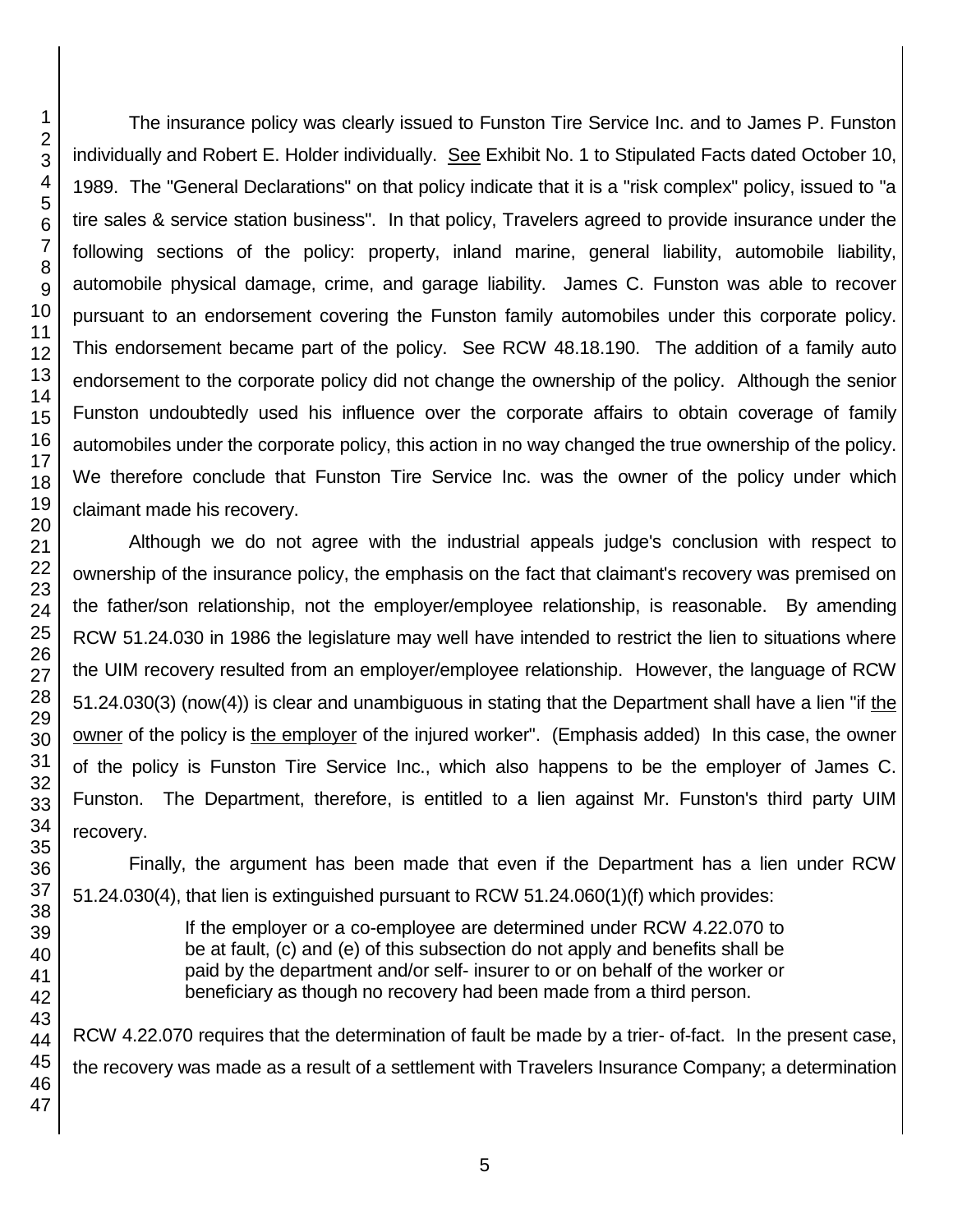of co- employee fault was never made by a trier-of-fact. Without such a determination, RCW 51.24.060(1)(f) does not extinguish the Department's lien.

After careful consideration of the Proposed Decision and Order, the Department's Petition for Review, and the entire record before us we are persuaded that the Department order under appeal is correct and should be affirmed. We enter the following findings and conclusions.

## **FINDINGS OF FACT**

1. On April 17, 1985 the Department of Labor and Industries received from the claimant, James C. "Kimo" Funston, a claim for benefits alleging an industrial injury on April 15, 1985 while in the course of his employment with Funston Tire Service, Inc. On May 7, 1985 the Department issued an order allowing the claim, and beginning monthly time-loss compensation and other benefits. On July 25, 1987 the Department issued an order awarding the claimant a permanent partial disability award equal to 10% as compared to totally bodily impairment for dorso-lumbar and lumbosacral impairments, paid at 75% of the monetary value thereof pursuant to RCW 51.32.080, 5% of the amputation value of the left leg above the knee joint with short thigh stump (3 inches or less below the tuberosity of ischium), time- loss compensation as paid, with deduction of overpayment, and closed the claim.

On August 18, 1987 the Department received from the claimant a letter of protest and request for reconsideration of its order dated July 25, 1987.

On September 23, 1987 the Department issued an order holding in abeyance its order dated July 25, 1987. On February 19, 1988 the Department issued an order adhering to the provisions of its order dated July 25, 1987, the claim to remain closed. No appeal was taken from that order by the claimant.

On June 30, 1988 the Department issued an order which declared a statutory lien against claimant's third party recovery in the amount of \$13,578.82, demanded reimbursement to the Department in the amount of \$8,415.13 and ordered no benefits or compensation be paid on behalf of the claimant until such time as the excess recovery totaling \$8,500.29 has been expended by the claimant for costs incurred as a result of the conditions covered under this claim.

On July 15, 1988 the Board of Industrial Appeals received from the claimant a notice of appeal of the Department order dated June 30, 1988, and assigned the appeal Docket No. 88 2863. On August 4, 1988 the Board issued an order granting the appeal and directed that proceedings be held on the issue raised in the claimant's notice of appeal.

2. The claimant, James C. Funston, was injured on April 15, 1985 during the course of his employment with Funston Tire Service, Inc.